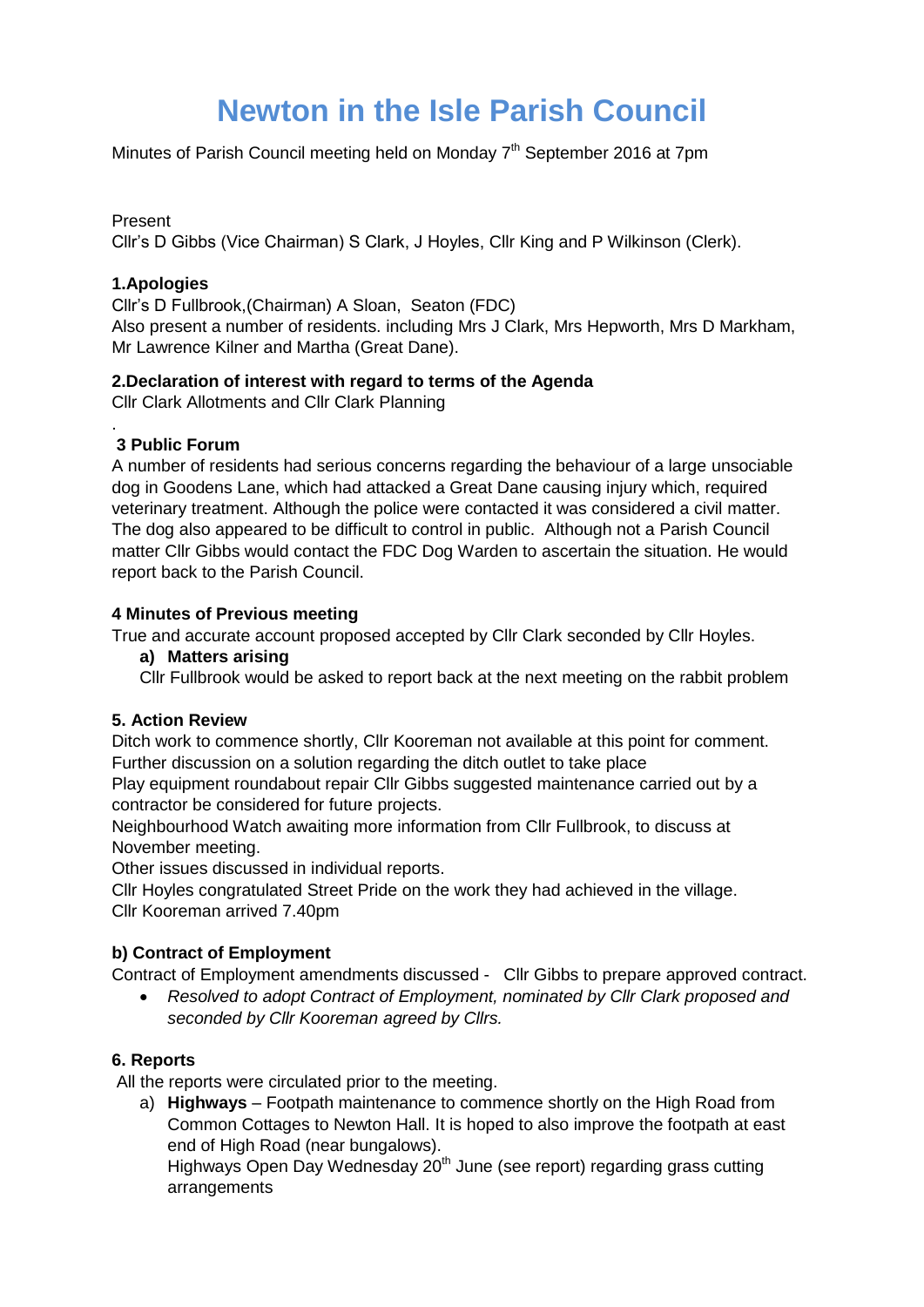# b) **Playing Field**

Wasp nest in hedge delayed completion of work in entrance to Playing Field. Timber and cement for dyke repair ordered cost estimated to be £80. Cllr approved.

- c) **Missing Links Project** document sent via email 30-page document pages 30/31 pertain to Newton, resend to Cllr Hoyles.
- d) **Defibrillator Appeal** raised £2061, Defibrillator and Training cost £1945 with remaining £116 for installation. Defibrillator had been purchased and is ready for installation Cllr Gibbs arranging training for 17 volunteers.
- e) **Speedwatch** still seeking village representative to lead programme
- f) **Police Report** July- Theft of motor vehicle, August-Theft of motor cycle from rear of van and assault on person by unknown male. North Rural Forum  $3<sup>rd</sup>/12<sup>th</sup>$  October. seeking a village hall to host the meeting
- g) **Village Hall** PO operating again with temporary cover. Village Hall required more Trustees to assist in the running of the Hall
- h) **Street Pride** Barrel needed treating and permission for siting on Priestley Corner.
- i) **Old School Site**-The owner is in contact with FDC Development and Planning Services he would then update the Parish Council for their input with view to developing the site
- j) **Fly Tipping** Problems in several locations no prosecution undertaken.
- k) **Correspondence** (see report)
- l) **Street lighting** –A further three CAT 2 lights completed costing £1397.62. The Old Chapel bracket, High Road still not completed. Two further lights left for completion of Cat 2 Project.

#### **7. Finance**

a) Savings a/c £1693.10 including 21p interest. *Number of cheques for authorisation* 

Defibrillator £2334 leaving £116.cheque number 100545 FPL Playground Inspection £120 cheque number 100542 CCC Grant for footpath 3/3 £366 cheque no 100546 Transparency Grant Laptop £532.33 cheque no 100543 Printer and 3 year guarantee £130.20 cheque no 100544

o *Resolved to approve payment of five invoices in retrospect amounting to expenditure of £3482.53 Approved by Councillors*

#### *Further invoices for payment*

Stationary for Defibrillator Appeal £28.24 cheque no100547 FPL Playground maintenance (Zip wire cover) £62.40 cheque n8o 100548 FPL Playground Maintenance bird deterrent, quote £63 approved CAT 2 lighting three lights £1397.62 cheque no 100549

 *Resolved to approve payment of six outstanding invoices amounting to expenditure of £1550.26 approved by Councillors*

Business a/c £4949.50 including all above invoices and £12.48 recycling credit

Draft budget on track see report circulated prior to meeting.

#### b) **Approval of Audit Commission Report**

Previously circulated, comment made on Section 2 boxes 5 and 10 for each year these were left blank, ensure nil balance is completed